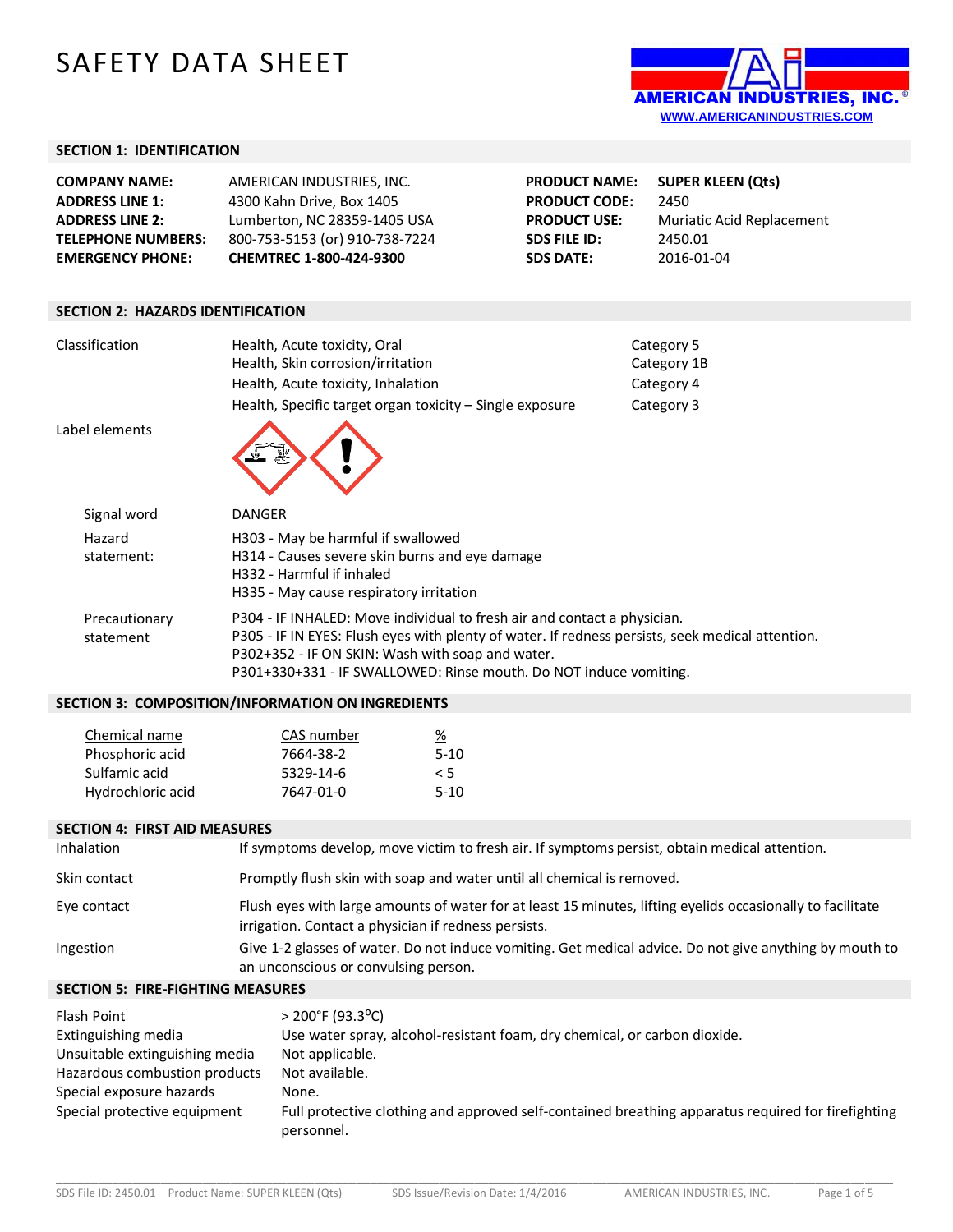| <b>SECTION 6: ACCIDENTAL RELEASE MEASURES</b>                                                            |                                                                                                                                                                                                                           |                                                                                              |  |
|----------------------------------------------------------------------------------------------------------|---------------------------------------------------------------------------------------------------------------------------------------------------------------------------------------------------------------------------|----------------------------------------------------------------------------------------------|--|
| Personal precautions                                                                                     | Use appropriate protective equipment. (See Section 8.) Do not get into eyes, skin, or clothing.<br>Wear respiratory protection. Avoid breathing vapors. Ensure adequate ventilation.                                      |                                                                                              |  |
| Environmental precautions                                                                                | Do not empty into drains.                                                                                                                                                                                                 |                                                                                              |  |
| Methods and materials for<br>containment and cleaning up                                                 | Soak up residue with an absorbent such as clay or sand. Place in a non-leaking container for<br>proper disposal according to Federal, State, and Local regulations. Do not discharge into<br>waterways or sewage systems. |                                                                                              |  |
| <b>SECTION 7: HANDLING AND STORAGE</b>                                                                   |                                                                                                                                                                                                                           |                                                                                              |  |
| Handling precautions                                                                                     |                                                                                                                                                                                                                           | Use in a well-ventilated area. Do not breathe vapors. Do not get on skin, eyes, or clothing. |  |
| Storage requirements                                                                                     | Keep from freezing. Store between 50 and 80 degrees F. Keep container closed and in a well-<br>ventilated area.                                                                                                           |                                                                                              |  |
| SECTION 8: EXPOSURE CONTROLS/PERSONAL PROTECTION                                                         |                                                                                                                                                                                                                           |                                                                                              |  |
| Engineering controls<br>Personal protective equipment<br>General hygiene                                 | Use in well ventilated area.<br>HMIS PP, C   Safety Glasses, Gloves, Apron<br>Use good chemical hygiene practice. Avoid contact with skin, eyes, and clothing. Avoid inhalation<br>of vapors.                             |                                                                                              |  |
| Hydrochloric acid                                                                                        | 7647-01-0                                                                                                                                                                                                                 | 5-10%                                                                                        |  |
| Components with workplace control parameters<br>Ceiling                                                  | 2 ppm                                                                                                                                                                                                                     | USA ACGIH Threshold Limit<br>Values (TLV)                                                    |  |
| Upper respiratory tract irritation                                                                       |                                                                                                                                                                                                                           |                                                                                              |  |
| Not classifiable as human carcinogen                                                                     |                                                                                                                                                                                                                           |                                                                                              |  |
| Ceiling                                                                                                  | 5 ppm<br>7mg/m3                                                                                                                                                                                                           | USA Occupational exposure limits (OSHA) -Table Z-1 Limits for air<br>contaminants            |  |
| The value in mg/m3 is approximate.<br>Ceiling limit is to be determined from breathing-zone air samples. |                                                                                                                                                                                                                           |                                                                                              |  |
| Ceiling                                                                                                  | 5 ppm<br>7 mg/m3                                                                                                                                                                                                          | USA OSHA-Table Z-1 Limits for air contaminants-1910.1000                                     |  |
| Ceiling                                                                                                  | 5 ppm<br>7 mg/m3                                                                                                                                                                                                          | USA NIOSH Recommended exposure limits                                                        |  |
| Often used in aqueous solution                                                                           |                                                                                                                                                                                                                           |                                                                                              |  |
| Sulfamic acid                                                                                            | 5329-14-6                                                                                                                                                                                                                 | $<$ 5%<br>No data available                                                                  |  |
| Phosphoric acid                                                                                          | 7664-38-2                                                                                                                                                                                                                 | $5 - 10%$                                                                                    |  |
| Components with workplace control parameters                                                             |                                                                                                                                                                                                                           |                                                                                              |  |
| <b>TWA</b>                                                                                               | 1mg/m3                                                                                                                                                                                                                    | USA ACGIH Threshold Limit Values (TLV)                                                       |  |
| Eye, skin, & upper respiratory tract irritation                                                          |                                                                                                                                                                                                                           |                                                                                              |  |
| <b>STEL</b>                                                                                              | 3 ppm                                                                                                                                                                                                                     | USA ACGIH Threshold Limit Values (TLV)                                                       |  |
| Eye, skin, & upper respiratory tract irritation<br>TWA                                                   | 1 mg/m3                                                                                                                                                                                                                   | USA Occupational exposure limits (OSHA) -Table Z-1 Limits for air<br>contaminants            |  |
| TWA                                                                                                      | 1 mg/m3                                                                                                                                                                                                                   | USA OSHA-Table Z-1 Limits for air contaminants-1910.1000                                     |  |
| <b>STEL</b>                                                                                              | 3mg/m3                                                                                                                                                                                                                    | USA OSHA-Table Z-1 Limits for air contaminants-1910.1000                                     |  |
| <b>TWA</b>                                                                                               | 1mg/m3                                                                                                                                                                                                                    | USA NIOSH Recommended exposure limits                                                        |  |
| <b>ST</b>                                                                                                | 3mg/m3                                                                                                                                                                                                                    | USA NIOSH Recommended exposure limits                                                        |  |
| SECTION 9: PHYSICAL AND CHEMICAL PROPERTIES                                                              |                                                                                                                                                                                                                           |                                                                                              |  |
| Physical state<br>Color<br>Odor                                                                          | Liquid<br>Clear green liquid<br>Mountain fresh                                                                                                                                                                            |                                                                                              |  |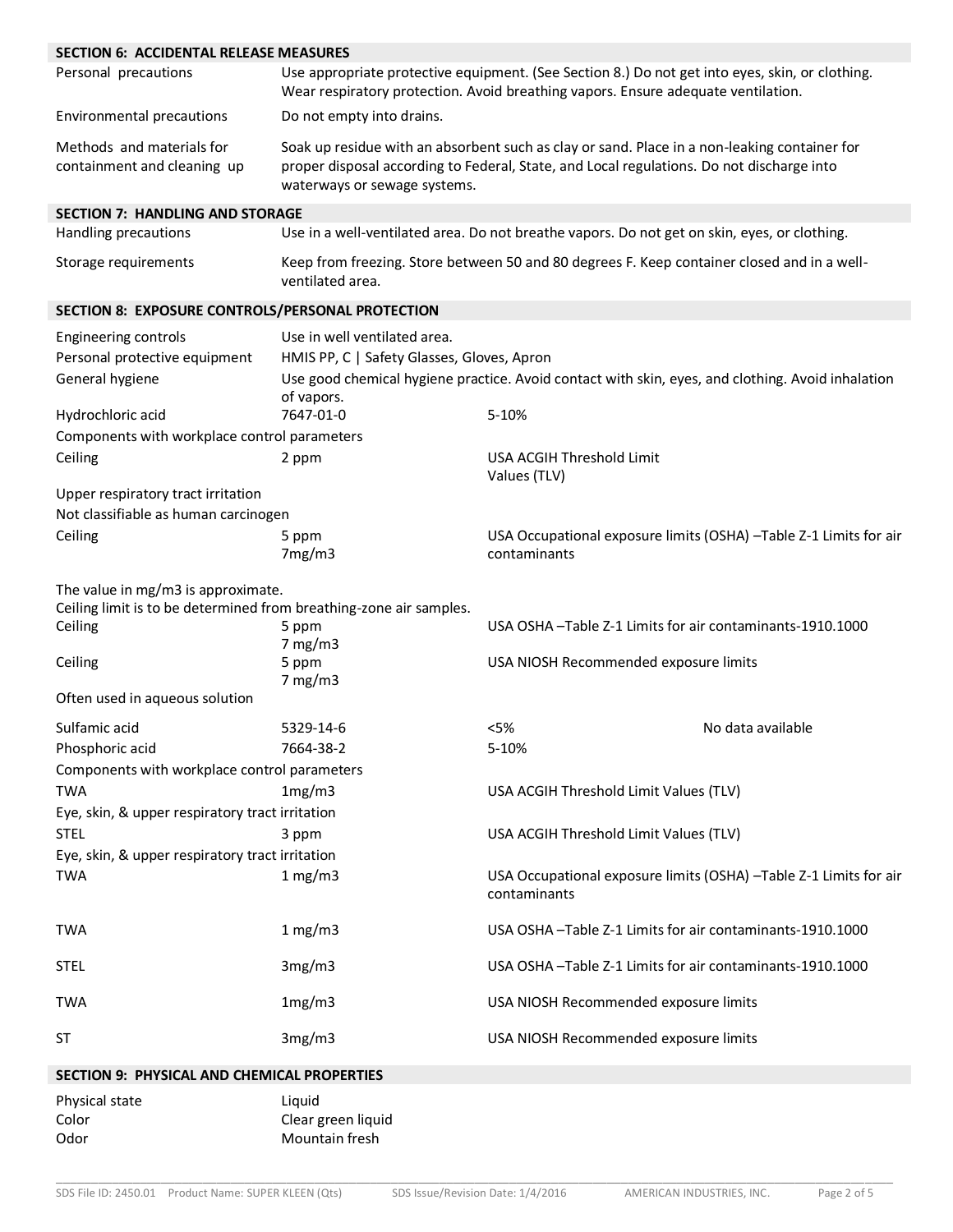| Odor threshold                   | Not available                      |
|----------------------------------|------------------------------------|
| Specific gravity/density         | 1.10                               |
| Viscosity                        | Not available                      |
| Boiling point                    | $212^{\circ}$ F (100 $^{\circ}$ C) |
| Flammability                     | Not available                      |
| Partition coefficient            | Not available                      |
| Vapor pressure                   | Not available                      |
| рH                               | < 1.0                              |
| Evaporation rate                 | Slower than water                  |
| Decomposition temperature        | Not available                      |
| Solubility                       | Soluble in water                   |
| Melting point/freezing point     | Not available                      |
| Flash point                      | $>$ 200°F (93.3°C)                 |
| Vapor density                    | Not available                      |
| <b>Auto-Ignition Temperature</b> | Not available                      |

#### **SECTION 10: STABILITY AND REACTIVITY**

| Stability                | <b>Stable</b>                                      |
|--------------------------|----------------------------------------------------|
| Conditions to avoid      | Open flame and heat.                               |
| Materials to avoid       | Alkaline materials and strong oxidizing materials. |
| Hazardous decomposition  | Hydrochloric Acid Gas                              |
| Hazardous polymerization | Will not occur.                                    |

#### **SECTION 11: TOXICOLOGICAL INFORMATION**

| 7647-01-0                                                                                                                                                                                                                                                        | 5-10%                                                   |
|------------------------------------------------------------------------------------------------------------------------------------------------------------------------------------------------------------------------------------------------------------------|---------------------------------------------------------|
| No data available (Hydrochloric acid)                                                                                                                                                                                                                            |                                                         |
| No data available (Hydrochloric acid)                                                                                                                                                                                                                            |                                                         |
| No data available (Hydrochloric acid)                                                                                                                                                                                                                            |                                                         |
| Skin-rabbit                                                                                                                                                                                                                                                      | Result: Causes burns                                    |
| Eyes-rabbit (Hydrochloric acid)                                                                                                                                                                                                                                  | Result: Corrosive to eyes                               |
| No data available (Hydrochloric acid)                                                                                                                                                                                                                            |                                                         |
| No data available (Hydrochloric acid)                                                                                                                                                                                                                            |                                                         |
| This product is or contains a component that is not classifiable as to its carcinogenicity<br>based on its IARC, ACGIH, NTP, or EPA classification. (Hydrochloric acid)<br>3 - Group 3: Not classifiable as to its carcinogenicity to humans (Hydrochloric acid) |                                                         |
| No component of this product present at levels greater than or equal to 0.1% is                                                                                                                                                                                  |                                                         |
| No component of this product present at levels greater than or equal to 0.1% is<br>identified as a carcinogen or potential carcinogen by OSHA.                                                                                                                   |                                                         |
| No data available                                                                                                                                                                                                                                                |                                                         |
| Single exposure-No data available                                                                                                                                                                                                                                | Repeated exposure-No data available                     |
| No data available                                                                                                                                                                                                                                                |                                                         |
| <b>RTECS: Not available</b>                                                                                                                                                                                                                                      |                                                         |
|                                                                                                                                                                                                                                                                  | identified as a known or anticipated carcinogen by NTP. |

Material is extremely destructive to tissue of the mucous membranes and upper respiratory tract, eyes, and skin., Symptoms and signs of poisoning are:, burning sensation, Cough, wheezing, laryngitis, Shortness of breath, Headache, Nausea, Vomiting, Inhalation may provoke the following symptoms:, spasm, inflammation and edema of the bronchi, spasm, inflammation and edema of the larynx, Aspiration or inhalation may cause chemical pneumonitis. Phosphoric acid 35-10%

| Information on toxicological effects |                   |
|--------------------------------------|-------------------|
| Acute toxicity                       | No data available |
| Inhalation                           | No data available |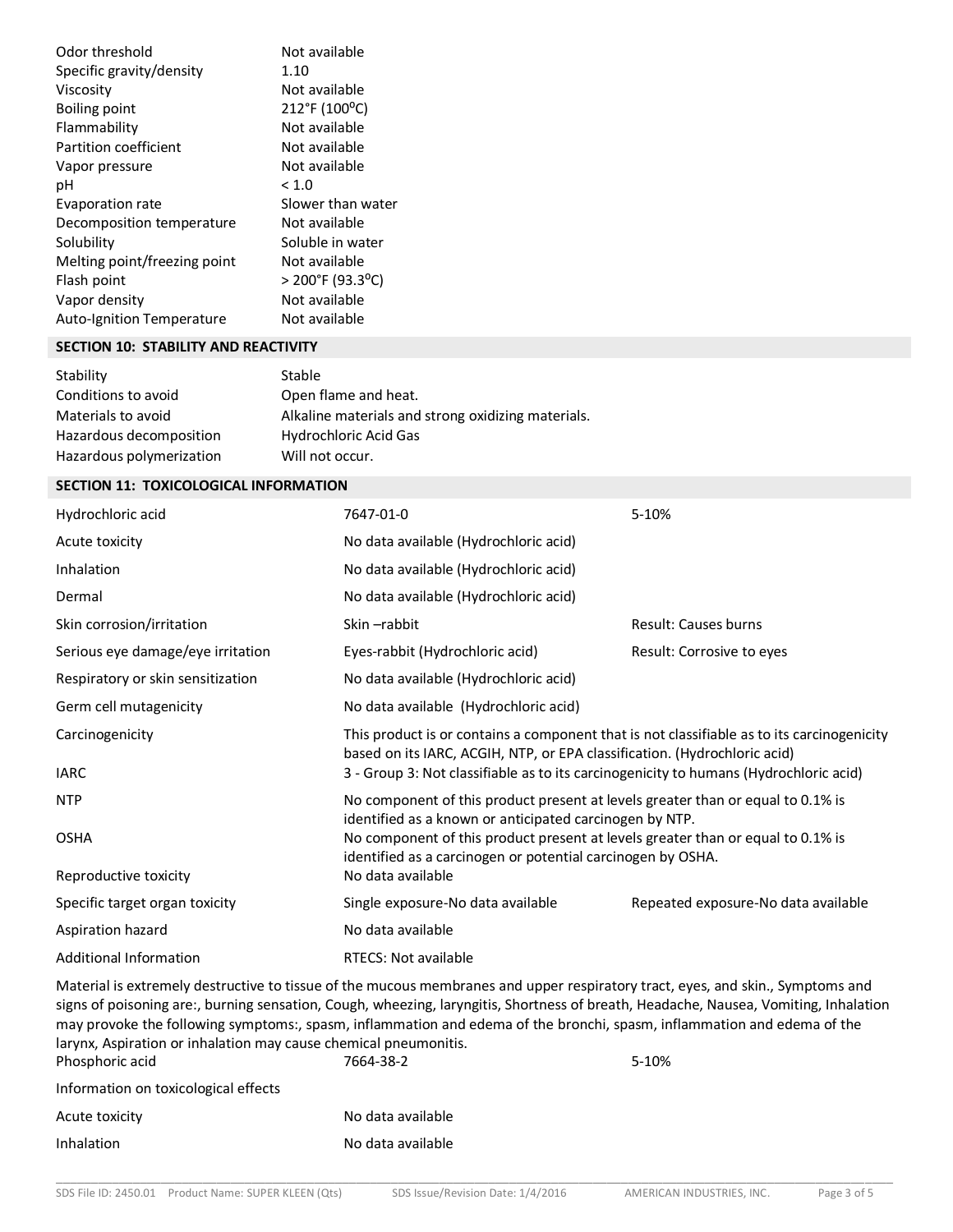| No data available                                                                                                                                                                                                                      |                                                                                                                        |  |
|----------------------------------------------------------------------------------------------------------------------------------------------------------------------------------------------------------------------------------------|------------------------------------------------------------------------------------------------------------------------|--|
| No data available                                                                                                                                                                                                                      |                                                                                                                        |  |
| No data available                                                                                                                                                                                                                      |                                                                                                                        |  |
| No data available                                                                                                                                                                                                                      |                                                                                                                        |  |
| No data available                                                                                                                                                                                                                      |                                                                                                                        |  |
|                                                                                                                                                                                                                                        |                                                                                                                        |  |
| No component of this product present at levels greater than or equal to 0.1% is                                                                                                                                                        |                                                                                                                        |  |
| identified as probable, possible or confirmed human carcinogen by IARC.<br>No component of this product present at levels greater than or equal to 0.1% is<br>identified as probable, possible or confirmed human carcinogen by ACGIH. |                                                                                                                        |  |
| No component of this product present at levels greater than or equal to 0.1% is                                                                                                                                                        |                                                                                                                        |  |
| No component of this product present at levels greater than or equal to 0.1% is                                                                                                                                                        |                                                                                                                        |  |
| No data available                                                                                                                                                                                                                      |                                                                                                                        |  |
| Single exposure-No data available                                                                                                                                                                                                      | Repeated exposure-No data available                                                                                    |  |
| No data available                                                                                                                                                                                                                      |                                                                                                                        |  |
| <b>RTECS: Not available</b>                                                                                                                                                                                                            |                                                                                                                        |  |
|                                                                                                                                                                                                                                        | identified as a known or anticipated carcinogen by NTP.<br>identified as a carcinogen or potential carcinogen by OSHA. |  |

burning sensation, Cough, wheezing, laryngitis, Shortness of breath, spasm, inflammation and edema of the larynx, spasm, inflammation and edema of the bronchi, pneumonitis, pulmonary edema, Material is extremely destructive to tissue of the mucous membranes and upper respiratory tract, eyes, and skin.

Stomach - Irregularities - Based on Human Evidence

Stomach - Irregularities - Based on Human Evidence (Phosphoric acid)

| <b>SECTION 12: ECOLOGICAL INFORMATION</b> |                                                                                                                             |                                     |
|-------------------------------------------|-----------------------------------------------------------------------------------------------------------------------------|-------------------------------------|
| Hydrochloric acid                         | 7647-01-0                                                                                                                   | 5-10%                               |
| Information o ecological effects          |                                                                                                                             |                                     |
| Toxicity to fish LC50                     | Gambusia affinis (Mosquito fish)                                                                                            | 282 mg/l - 96 h (Hydrochloric acid) |
| Persistence and degradability             | No data available                                                                                                           |                                     |
| Bioaccumulative potential                 | No data available                                                                                                           |                                     |
| Mobility in soil                          | No data available (Hydrochloric acid)                                                                                       |                                     |
| conducted                                 | Results of PBT and vPvB assessment PBT/vPvB assessment not available as chemical safety assessment not required/not         |                                     |
| Other adverse effects                     | No data available                                                                                                           |                                     |
| Sulfamic acid                             | 5329-1-6                                                                                                                    | < 5%                                |
| Information o ecological effects          |                                                                                                                             |                                     |
| Toxicity                                  | No data available                                                                                                           |                                     |
| Persistence and degradability             | No data available                                                                                                           |                                     |
| Bioaccumulative potential                 | No data available                                                                                                           |                                     |
| Mobility in soil                          | No data available                                                                                                           |                                     |
| conducted                                 | Results of PBT and vPvB assessment PBT/vPvB assessment not available as chemical safety assessment not required/not         |                                     |
| Other adverse effects                     | An environmental hazard cannot be excluded in the event of unprofessional handling or<br>disposal. Harmful to aquatic life. |                                     |
| Phosphoric acid                           | 7664-38-2                                                                                                                   | 5-10%                               |
| Information o ecological effects          |                                                                                                                             |                                     |
| Toxicity                                  | No data available                                                                                                           |                                     |
| Persistence and degradability             | No data available                                                                                                           |                                     |
|                                           |                                                                                                                             |                                     |